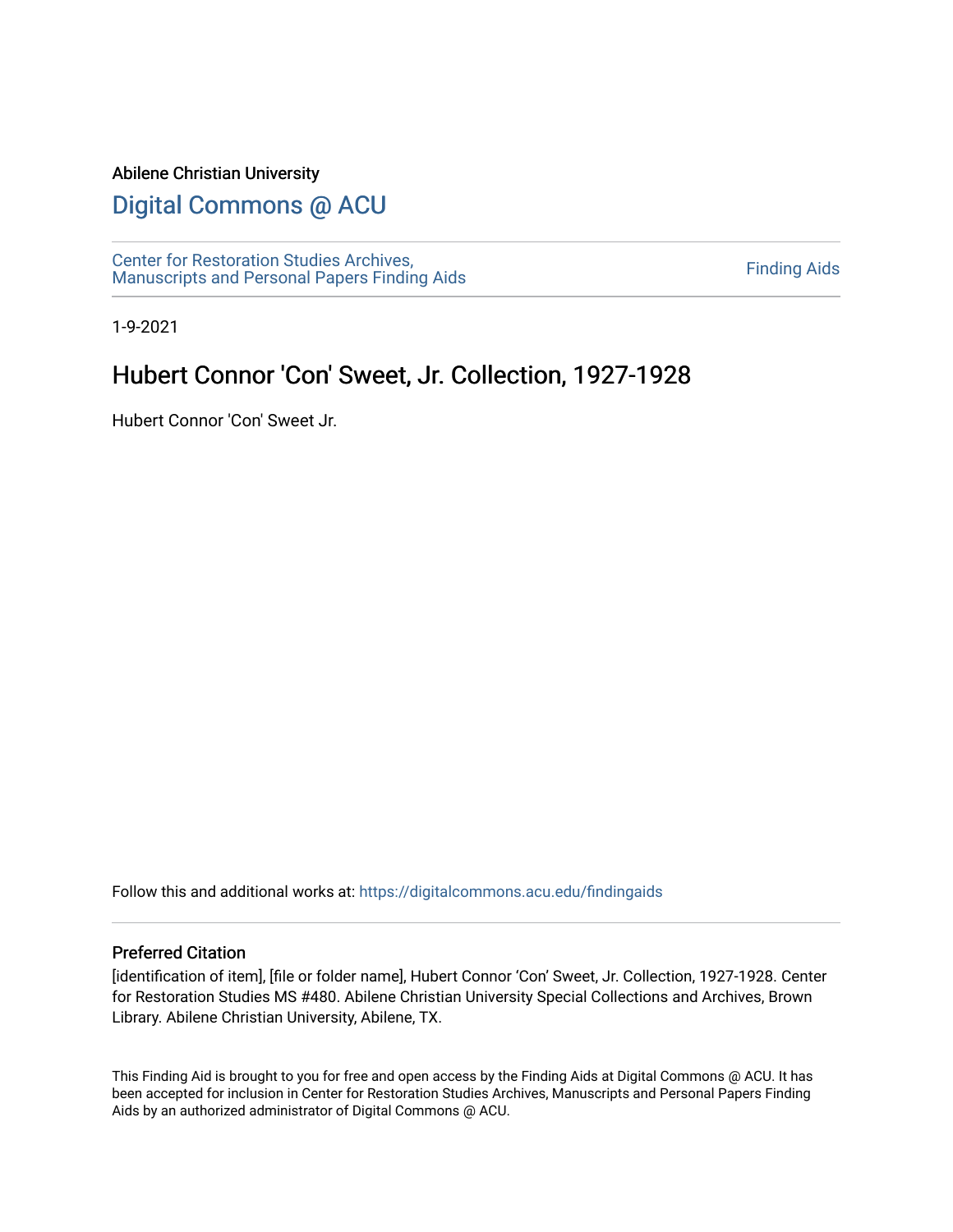# **Hubert Connor 'Con' Sweet, Jr. Collection, (1927-1928)**

Center for Restoration Studies Manuscripts #480

Abilene Christian University Special Collections and Archives Brown Library Abilene Christian University Abilene, TX 79699-9208

9 January 2021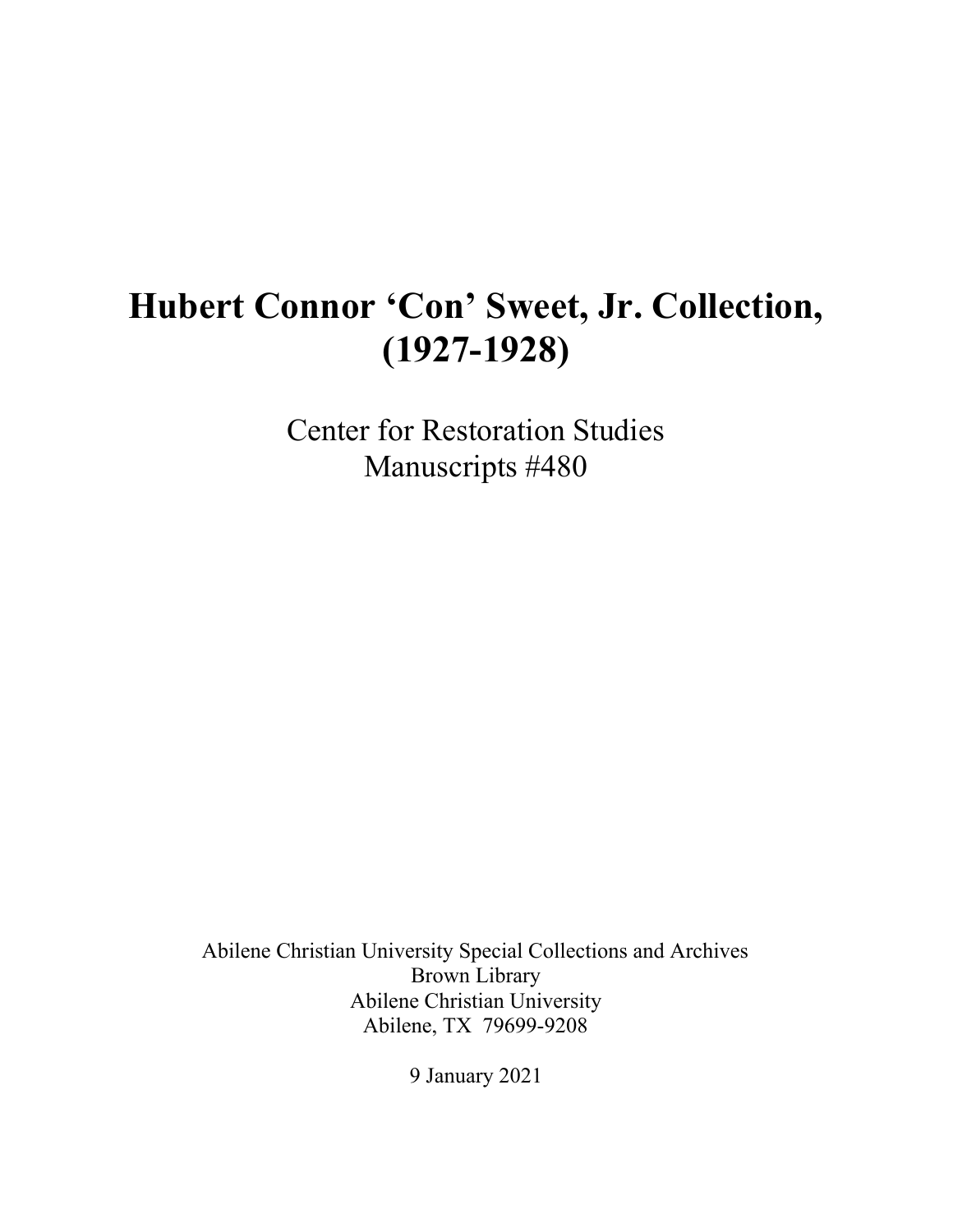## **About this collection**

**Title:** Hubert Connor 'Con' Sweet, Jr. Collection

**Creator:** Hubert Connor 'Con' Sweet, Jr., (1942-2012)

**Identifier/Call Number:** Center for Restoration Studies Manuscripts #480

**Physical Description:** 1 linear foot (1 box)

**Dates (Inclusive):** 1927-1928

**Dates (Bulk):** 1927-1928

**Location:** Center for Restoration Studies

**Language of Materials:** English

**Scope and Content Note:** The Hubert Connor 'Con' Sweet, Jr. Collection contains one negative and six photographic prints of various scenes in the Abilene, Texas region.

**Biographical Note:** Hubert Connor 'Con' Sweet, Jr. was born 12 August 1942 in Leadville, Colorado. From 1959-1963 he served in the U.S. Navy before moving to Austin, Texas and working as a truck driver. His interests included trains and photography, among others. He was a member of West Erwin Church of Christ in Tyler, Texas, and was active in a prison Bible correspondence ministry. He passed away on 13 August 2012 in Tyler, Texas.

**Administrative Information Immediate Source of Acquisition:** Cynthia Manning **Date of Acquisition:** 30 April 2018 **Accession Number:** R 2018.015 **Date of Accession:** 30 April 2018 **Accessioned by:** Mac Ice **Processor and Date of Processing:** Troy Wade, 14 November 2018 **Finding Aid Creator and Date:** Troy Wade, 14 November 2018 **Finding Aid Update:** Mac Ice and Amanda Dietz, 9 January 2021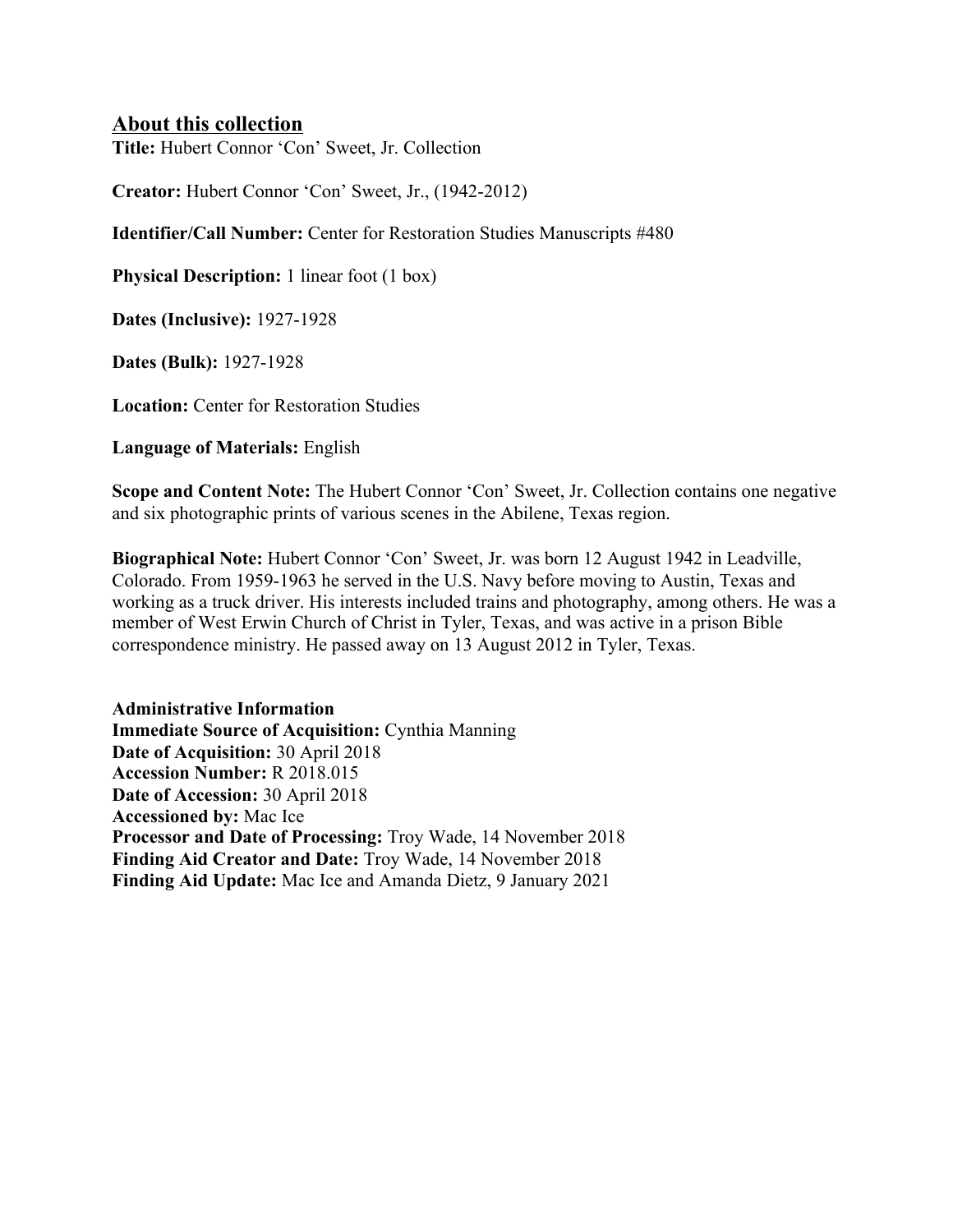## **Using this collection**

**Processing Status:** Processed

**Conditions Governing Access:** Materials are housed in the Abilene Christian University Special Collections and Archives, Brown Library, Abilene Christian University in Abilene, Texas and are non-circulating. Access is available during normal business hours; prior appointments are preferred.

**Conditions Governing Use:** Materials are housed in the Abilene Christian University Special Collections and Archives, Brown Library, Abilene Christian University in Abilene, Texas and are non-circulating. Access is available during normal business hours; prior appointments are preferred.

Preferred citation: [identification of item], [file or folder name], Hubert Connor 'Con' Sweet, Jr. Collection, 1927-1928. Center for Restoration Studies MS #480. Abilene Christian University Special Collections and Archives, Brown Library. Abilene Christian University, Abilene, TX.

**Copyright notice:** Unless transferred in writing to Abilene Christian University, copyright is retained by the authors of these materials, or their descendants, as stipulated by United States Copyright Law (Title 17 US Code). Researchers are responsible for using these materials in conformance with copyright law.

**Arrangement of Materials:** Materials are arranged in order they were received.

#### **Separated Materials:** none

### **Subjects and Keywords**

Churches of Christ -- History --  $20<sup>th</sup>$  century Churches of Christ -- Texas – Abilene Photographs